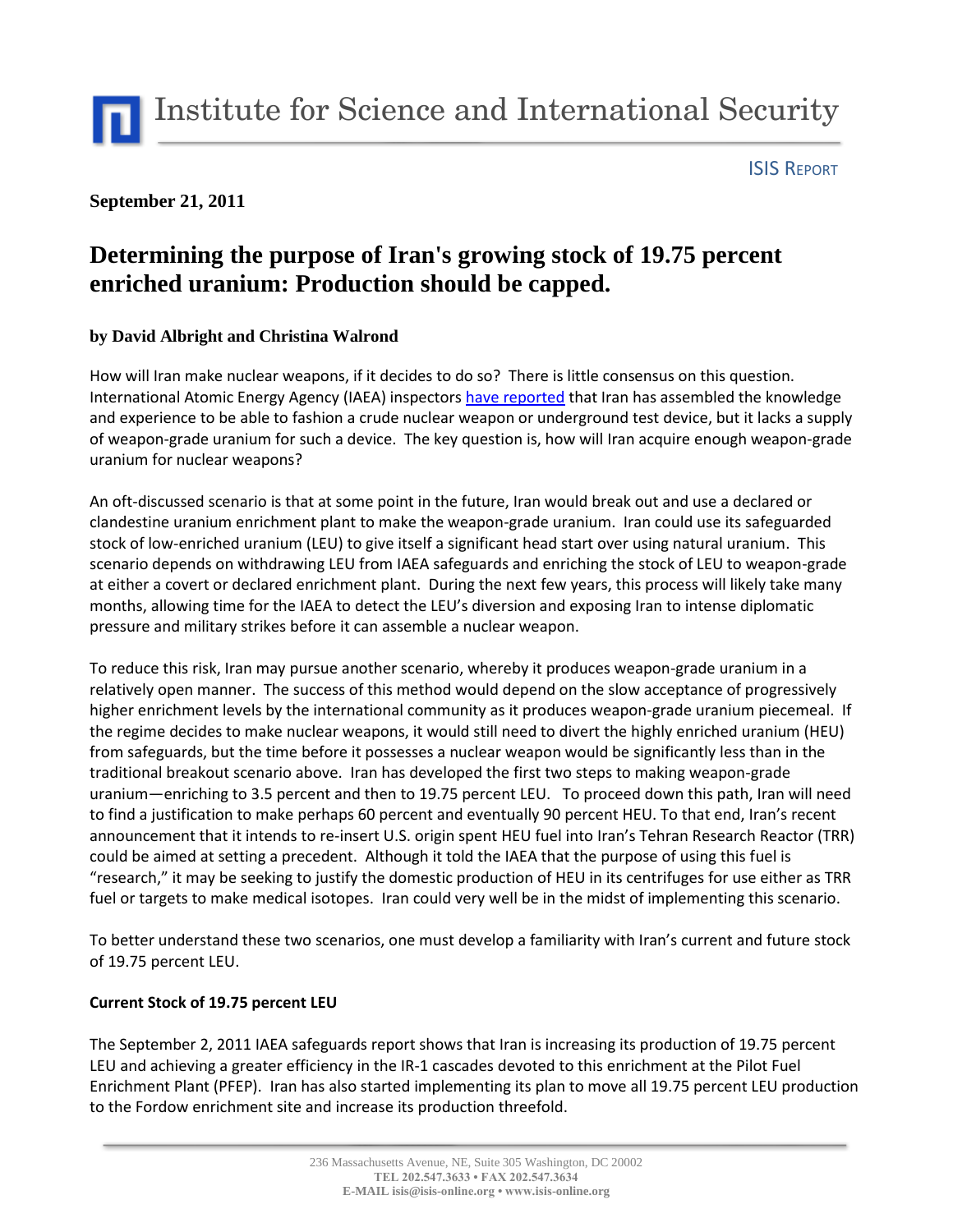Iran maintains that its production of 19.75 percent LEU is for peaceful purposes, justifying its increased enrichment with plans to expand its civil nuclear program. However, Fereydoun Abbasi-Davani, the head of the Atomic Energy Organization of Iran[, said in an August 2011 interview](http://isis-online.org/isis-reports/detail/abbasi-davani-interview-on-irans-20-percent-enrichment/8) published by IRNA that Iran had "already exceeded the required amount" for the TRR. Iran has already produced several years of fuel for the TRR. Moreover, Iran has not yet established a manufacturing line to make the fuel. But Abbasi-Davani added that Iran will continue to produce 19.75 percent LEU.

Abbasi-Davani said that Iran planned to build "four to five research reactors of 10 to 20 megawatts" within the next few years.<sup>1</sup> However, the likelihood that Iran could execute this plan is extremely low. Reactor construction is complicated by Iran's need to procure sensitive goods abroad that, with existing sanctions in place, would be extremely difficult to obtain. Additionally, Iran has no tested capability to build a research reactor, and completing one will likely take years. By any realistic analysis, Iran is making far more 19.75 percent uranium than it needs.

#### **Projected Stock**

ISIS has estimated the future stock of 19.75 percent LEU under a range of projections—those that comprise a growth rate that is the same as today, three times today's rate which is Iran's announced intention, and six times the current rate. The mid-projection, or the rate Iran seeks, estimates that by November 2012, Iran would have accumulated more than enough 19.75 percent LEU so that after further enrichment it would have enough weapon-grade uranium for about one nuclear weapon. The worst case estimate is that by mid-2012, Iran would have enough 19.75 percent LEU for a nuclear weapon. The least worrisome case is that Iran would need until late 2013 to accumulate enough 19.75 percent LEU for a weapon. The broad range reflects uncertainties in knowledge about Iran's future intentions and capabilities. Table 1 illustrates a range of scenarios for possible Iranian 19.75 percent LEU production and the corresponding number of bombs that could be produced. Figure 1 illustrates that LEU projection graphically.

### **Table 1: Projections of 19.75 percent LEU hexafluoride and Weapons Worth<sup>2</sup>**

| Date          |      | Low       |           | <b>Medium</b> |             | <b>High</b>   |
|---------------|------|-----------|-----------|---------------|-------------|---------------|
|               | Mass | # Weapons | Mass      | # Weapons     |             | Mass #Weapons |
| November 2012 | 139  | 0         | 343       | 1             | 669         | $1 - 2$       |
| November 2013 | 193  | 1         | 560.4 1-2 |               | $1,213$ 3-6 |               |

 $\overline{a}$ 

 $1$  "Iran to build 4 to 5 research reactors." Agence France Presse. April 11, 2011.

 $^2$  David Albright and Christina Walrond, "Historical and Future Production of 19.75 percent Low Enriched uranium in Iran," *forthcoming*.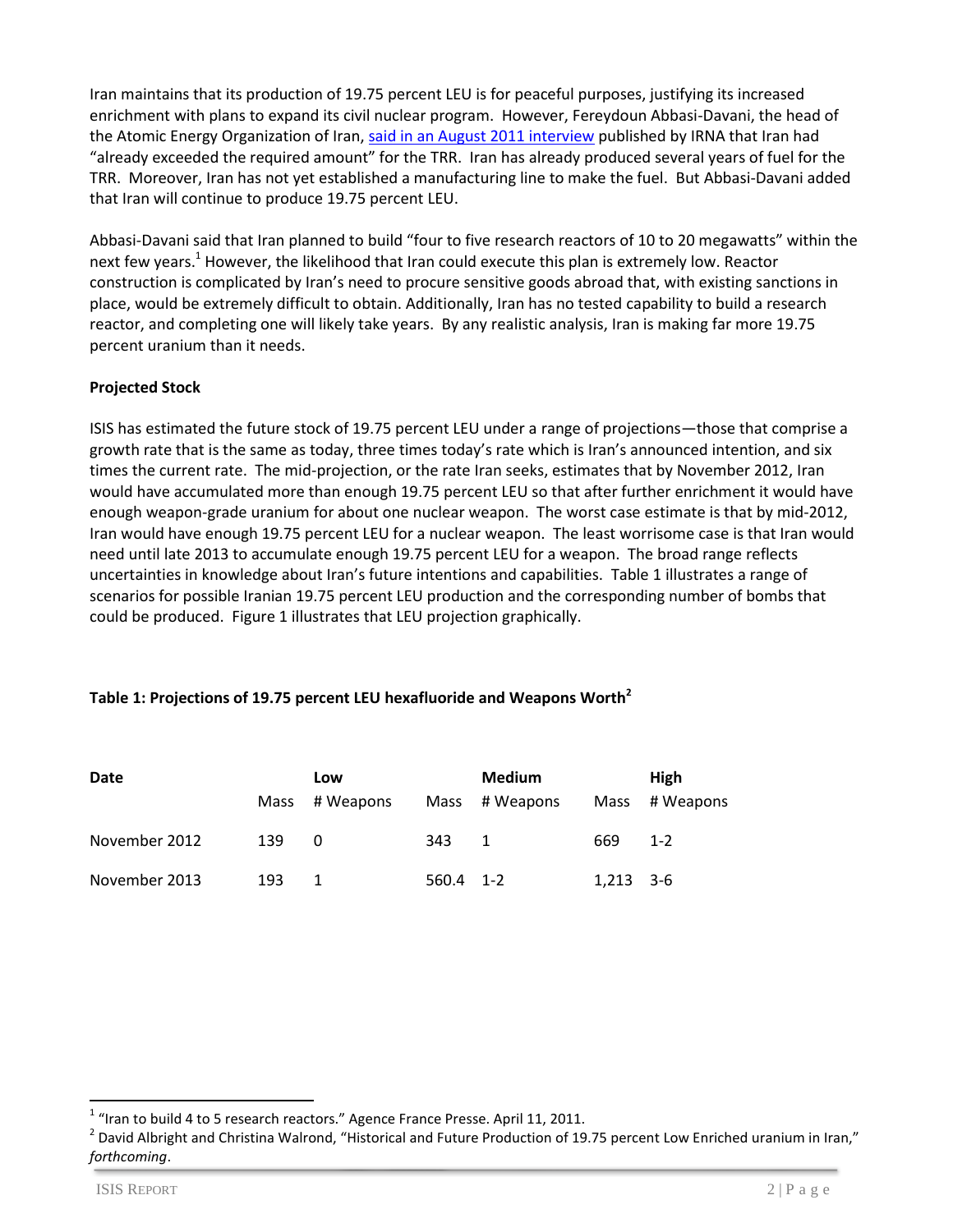

### **Findings**

The question inevitably arises over whether Iran is trying to stockpile 19.75 percent LEU to enable it to more quickly make nuclear weapons, if the regime decides to build them. Iran could produce the weapon-grade uranium either via a traditional breakout scenario or by openly making HEU under safeguards.

With a growing inventory of 19.75 percent enriched uranium and deployment of advanced centrifuges, Iran could in a few years dramatically decrease the amount of time it would need to enrich its LEU stock to weapon-grade. But Iran does not yet have this capability. Faced with breakout times of many months, Iran may instead continue producing 19.75 percent LEU and look for an opportunity to make HEU under a civilian justification.

The mid-projection points out a new dimension to the Iranian enrichment program. Iran would be turning nearly all of the 3.5 percent LEU that it produces into 19.75 percent LEU. Iran's enrichment program would no longer appear to be geared towards making 3.5 percent LEU. Rather, the entire visible enrichment program would be better described as for the production of 19.75 percent LEU.

This analysis reinforces the need for vigilance on the part of the international community to prevent Iran from making HEU under a civilian justification. Iran successfully maneuvered to make 19.75 percent LEU when most

 $\ddot{\phantom{a}}$ 

 $^3$  David Albright and Christina Walrond, "Historical and Future Production of 19.75 percent Low Enriched uranium in Iran," *forthcoming*.